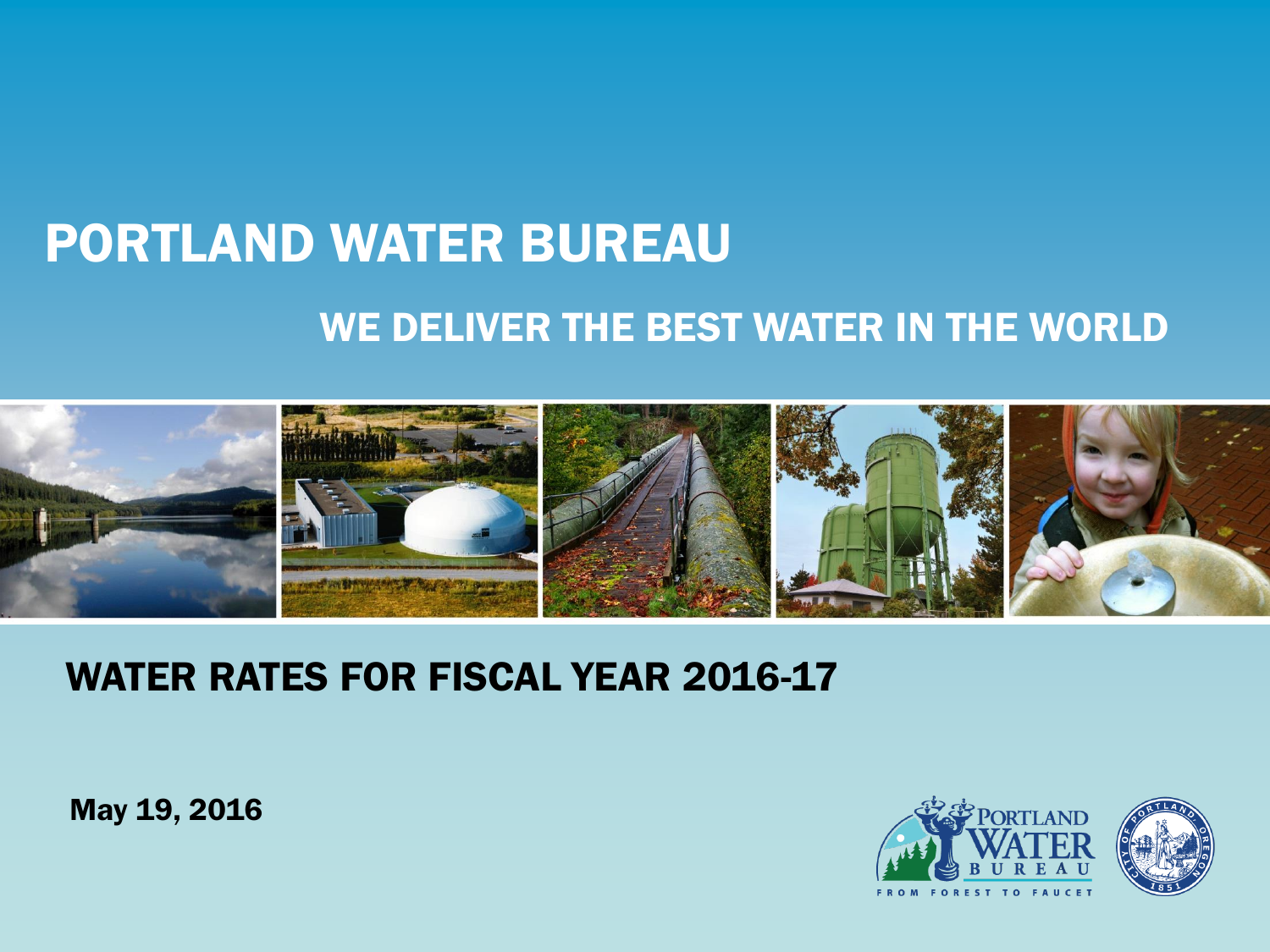## Budget Overview for Fiscal Year 2016-17

#### RESOURCES \$237.6 Million

Bond Proceeds \$65.1

Capital Revenues \$10.6

Monthly Charges \$156.1

REQUIREMENTS \$237.6 Million

Capital Budget \$82.9

Operating Budget \$89.8

> Debt Service \$55.0

Other Revenues/Sources \$5.8

Other Expenditures \$9.9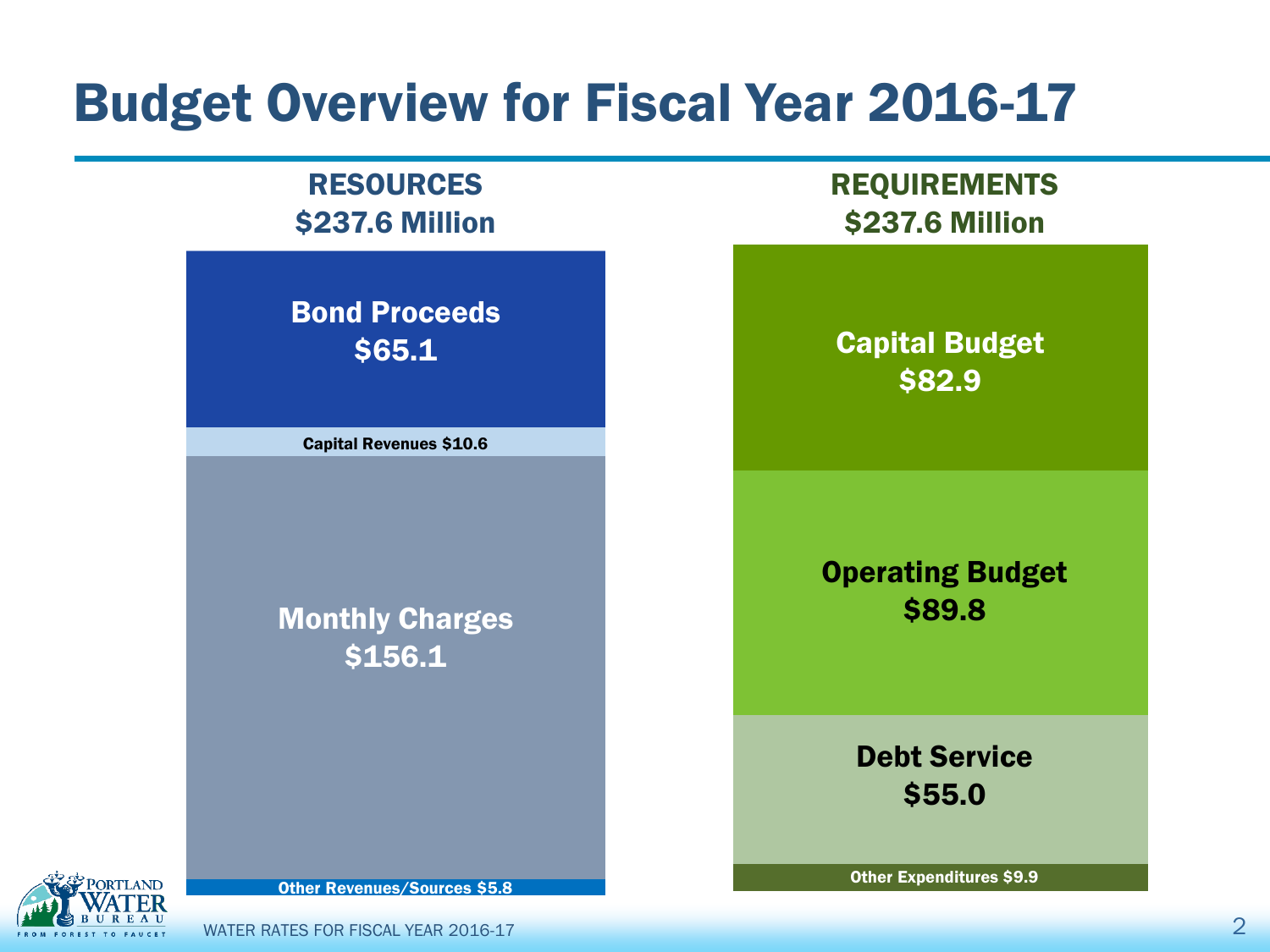## Rate Summary for Fiscal Year 2016–17

- Retail rate increase –7.0%
- System Development Charges 2.7% increase

- Fixed fees and charges
	- Charges for services, mains, hydrants, and other development fees

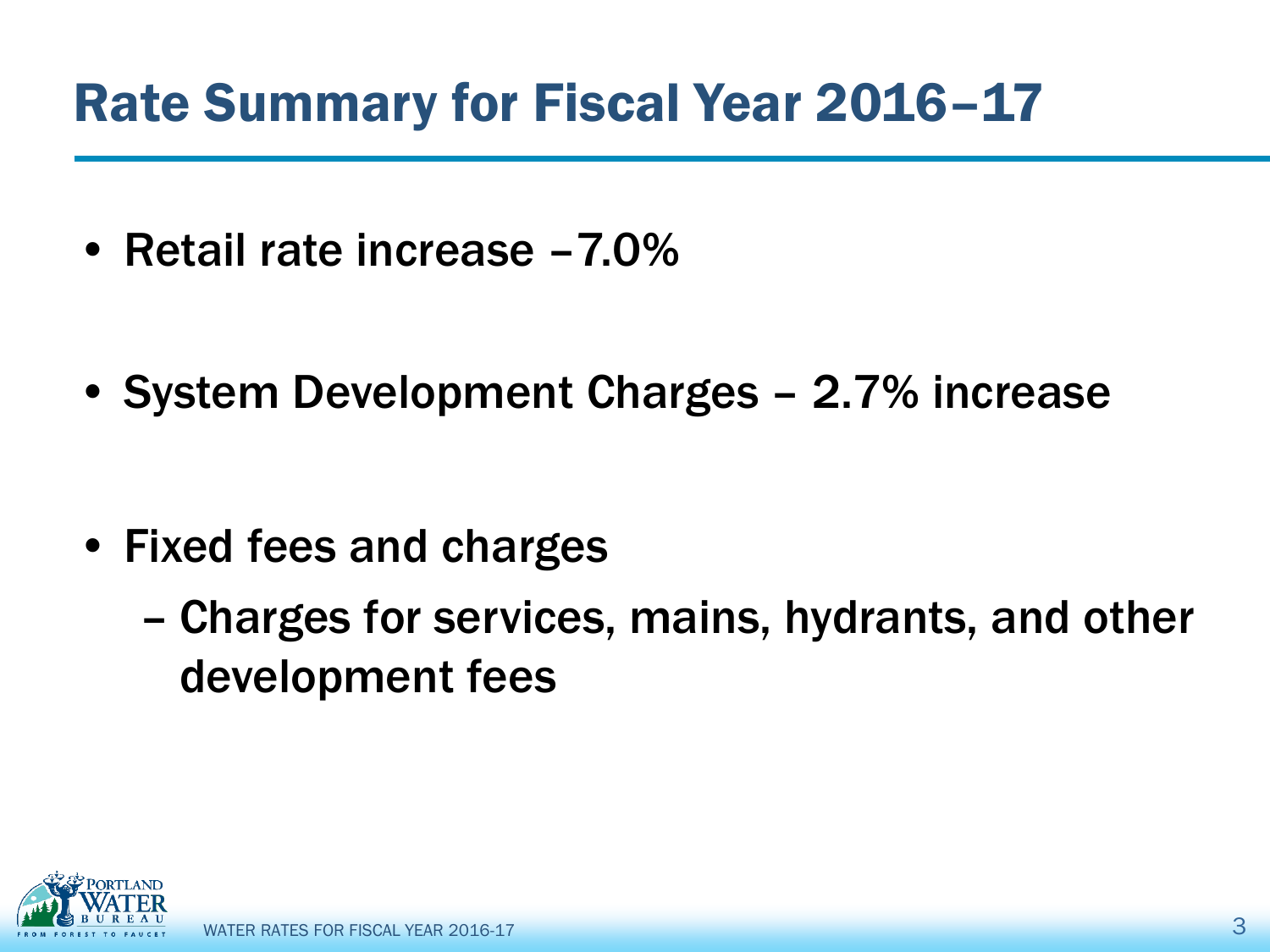## Water Rate Components – 5 Year Forecast



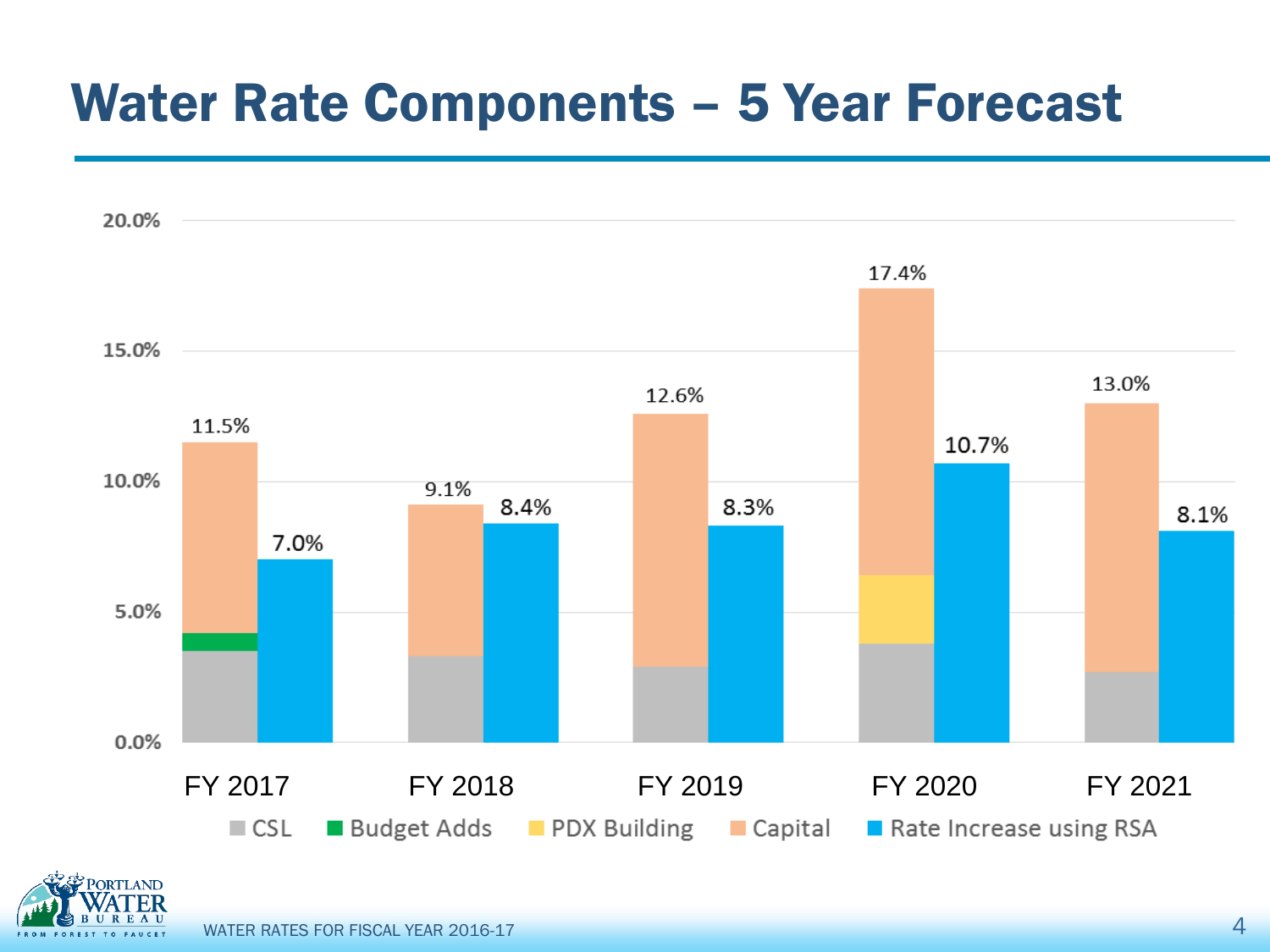## 1.8 Gallons of Water for a Penny



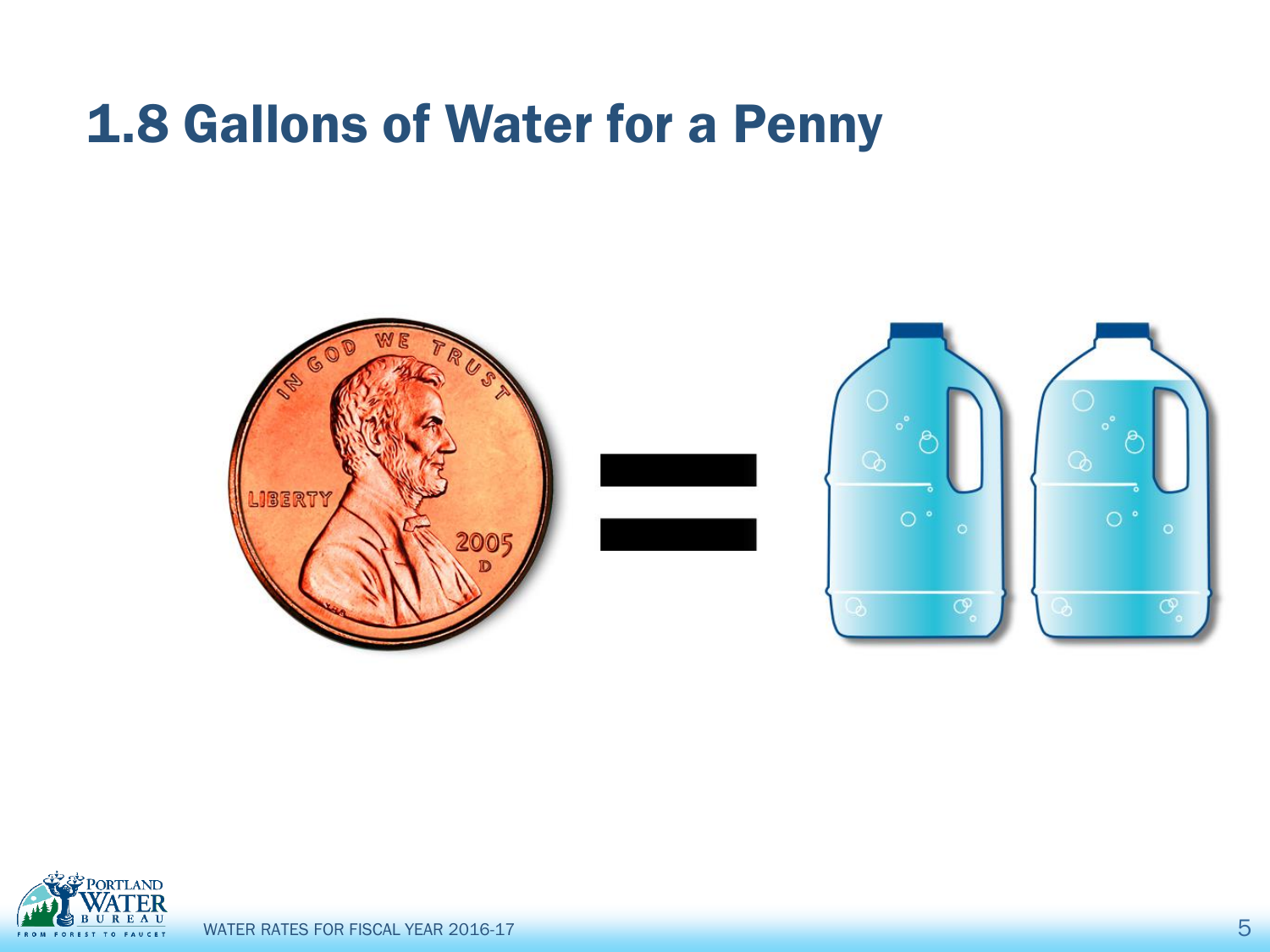#### How will rate changes affect typical customer bills?

|                                                       | <b>Typical</b><br>monthly<br>use (ccf) | FY 2015-16 | FY 2016-17 | Change  |
|-------------------------------------------------------|----------------------------------------|------------|------------|---------|
| <b>Typical residential</b><br><b>customers</b>        | 5                                      | \$31.61    | \$33.83    | \$2.22  |
| <b>Qualifying low-income</b><br>residential customers | 5                                      | \$15.81    | \$16.93    | \$1.12  |
| <b>Medium-sized commercial</b><br><b>customers</b>    | 100                                    | \$429.74   | \$459.85   | \$30.11 |

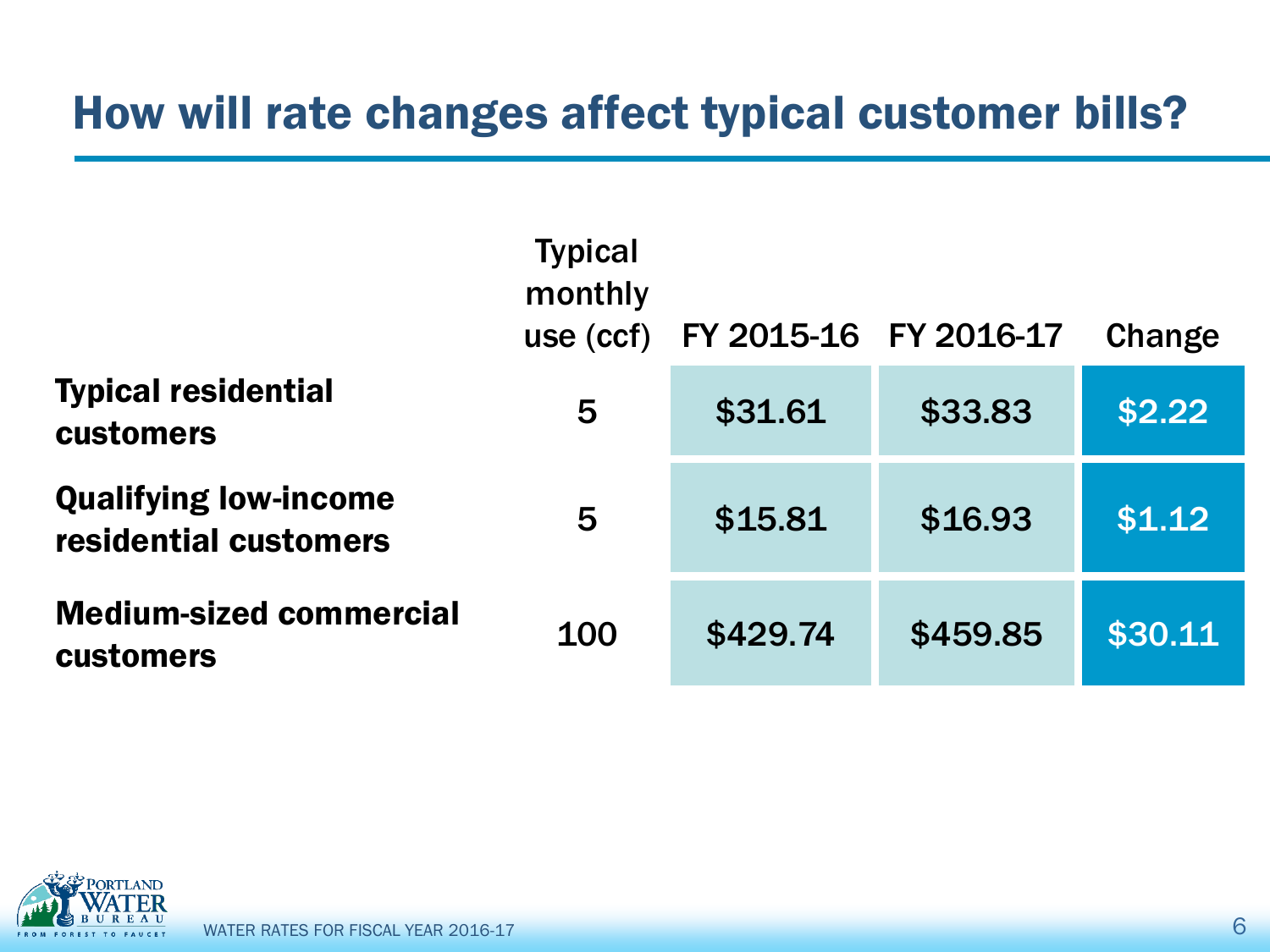#### Portland water bills represent only 6% of the typical monthly utility services for residential customers.



Telephone -With calling features such as caller ID, call waiting, voicemail, and unlimited national-wide calling | Solid Waste & Recycling -35-gallon cart, bi-weekly outside pickup | Water -Typical single family using 5 ccf per month | Natural Gas -Average Oregon residential customer using 55 therms per month | Internet Service -- Download speed at up to 50 MBps including modem | Sanitary Sewer & Stormwater -Average single family | Cell Phone -Family plan, 2 lines, unlimited talk and text, 300 MB shared data| Cable TV – Digital starter with HD receiver equipment | Electricity – Average residential customer using 900kWh per month

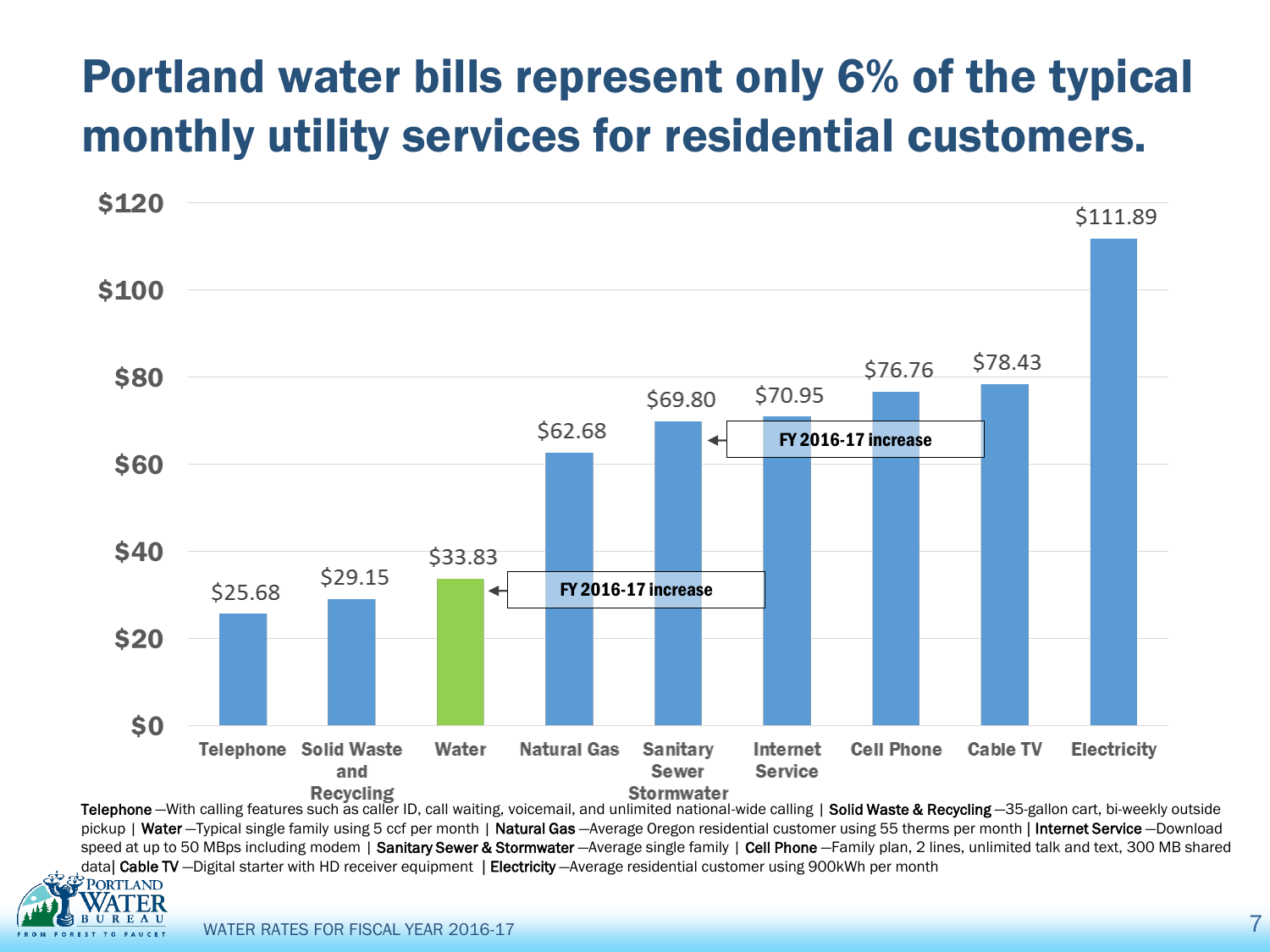#### How do Portland's FY 2016-17 water rates compare?





Based on proposed rates to be effective July 1, 2016, if available; otherwise based on current rates. Water bills are calculated based on 5 ccf usage.